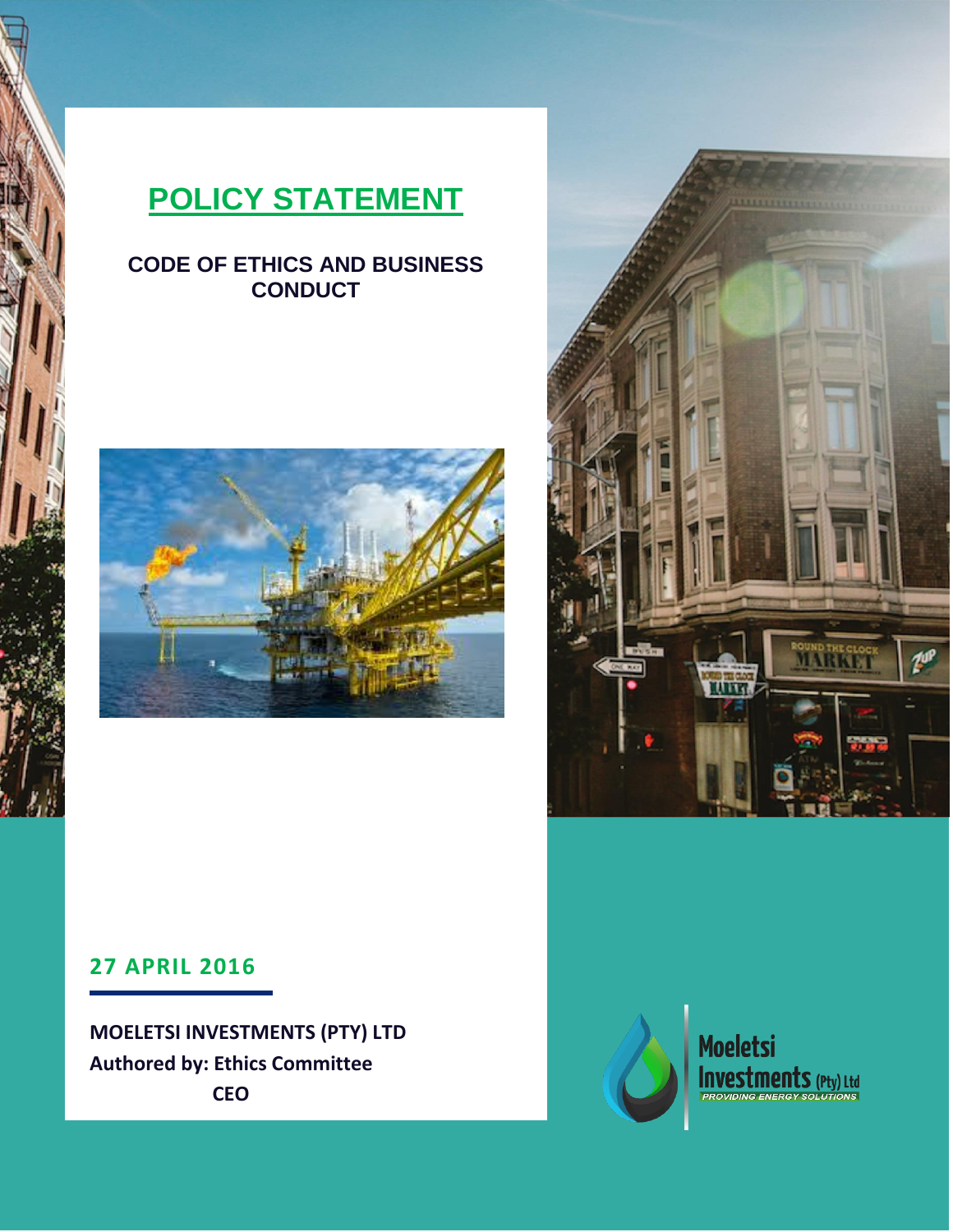# **Statement of Our Core Values**

#### *Company Vision*

The company's vision is to be renowned for its operational excellence, high standard for honesty and integrity and being a trusted partner with all our stakeholders locally and abroad.

#### *Values*

- **Customer commitment**: we develop relationships that make a positive difference in our customer's live.
- **Quality**: we provide outstanding products and unsurpassed service that, together, deliver premium value to our customers.
- **Integrity**: we uphold the highest standards of integrity in all our actions
- **Respect for people**: we value our people, encourage their development and reward their performance

#### *Mission*

Our mission is achieved through proper planning on all projects we undertake, by mobilising the necessary resources (financial, operational and highly skilled personnel) to execute all projects within our domain.

#### **Build Trust and Credibility**

The success of our business is dependent on the trust and confidence we earn from our employees, customers and shareholders. We gain credibility by adhering to our commitments, displaying honesty and integrity and reaching company goals solely through honorable conduct. It is easy to *say* what we must do, but the proof is in our *actions*. Ultimately, we will be judged on what we do.

When considering any action, it is wise to ask: will this build trust and credibility for MOELETSI INVESTMENTS (PTY) LTD ?

Will it help create a working environment in which MOELETSI INVESTMENTS (PTY) LTD can succeed over the long term? Is the commitment I am making one I can follow through with?

The only way we will maximize trust and credibility is by answering "yes" to those questions and by working every day to build our trust and credibility.

#### **Respect for the Individual**

We all deserve to work in an environment where we are treated with dignity and respect.

MOELETSI INVESTMENTS (PTY) LTD is committed to creating such an environment because it brings out the full potential in each of us, which, in turn, contributes directly to our business success.

We cannot afford to let anyone's talents go to waste.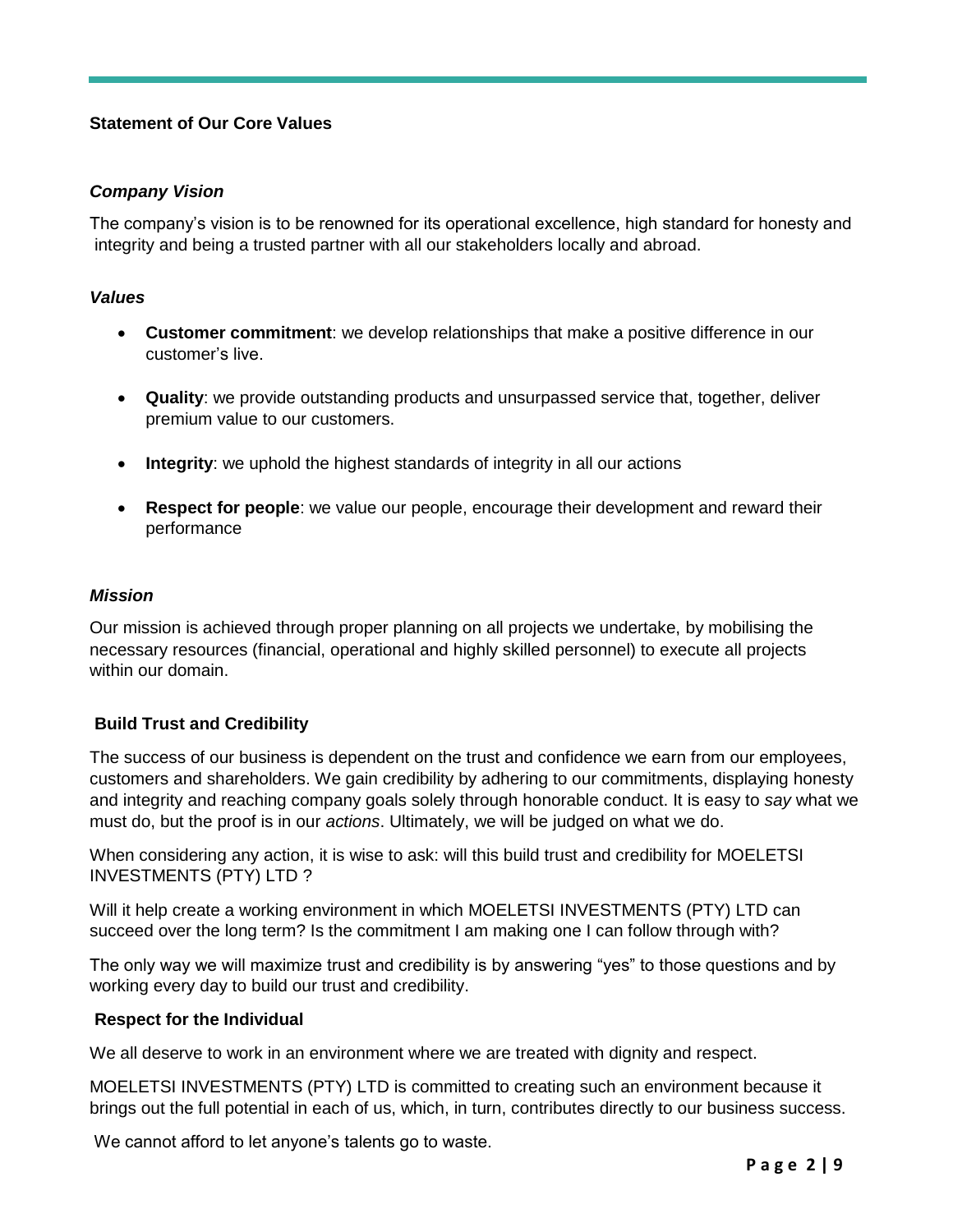MOELETSI INVESTMENTS (PTY) LTD is an equal employment/affirmative action employer and is committed to providing a workplace that is free of discrimination of all types from abusive, offensive or harassing behavior.

Any employee who feels harassed or discriminated against should report the incident to his or her manager or to human resources.

# **Create a Culture of Open and Honest Communication**

At MOELETSI INVESTMENTS (PTY) LTD everyone should feel comfortable to speak his or her mind, particularly with respect to ethics concerns. Managers have a responsibility to create an open and supportive environment where employees feel comfortable raising such questions. We all benefit tremendously when employees exercise their power to prevent mistakes or wrongdoing by asking the right questions at the right times.

MOELETSI INVESTMENTS (PTY) LTD will investigate all reported instances of questionable or unethical behavior. In every instance where improper behavior is found to have occurred, the company will take appropriate action. We will not tolerate retaliation against employees who raise genuine ethics concerns in good faith.

For your information, MOELETSI INVESTMENTS (PTY) LTD's whistleblower policy is as follows:

Employees are encouraged, in the first instance, to address such issues with their managers or the HR manager, as most problems can be resolved swiftly.

If for any reason that is not possible or if an employee is not comfortable raising the issue with his or her manager or HR, MOELETSI INVESTMENTS (PTY) LTD's General Manager does operate with an open-door policy.

#### **Set Tone at the Top**

Management has the added responsibility for demonstrating, through their actions, the importance of this Code.

In any business, ethical behavior does not simply happen; it is the product of clear and direct communication of behavioral expectations, modeled from the top and demonstrated by example.

Again, ultimately, our actions are what matters.

To make our Code work, managers must be responsible for promptly addressing ethical questions or concerns raised by employees and for taking the appropriate steps to deal with such issues.

Managers should not consider employees' ethics concerns as threats or challenges to their authority, but rather as another encouraged form of business communication.

At MOELETSI INVESTMENTS (PTY) LTD, we want the ethics dialogue to become a natural part of daily work.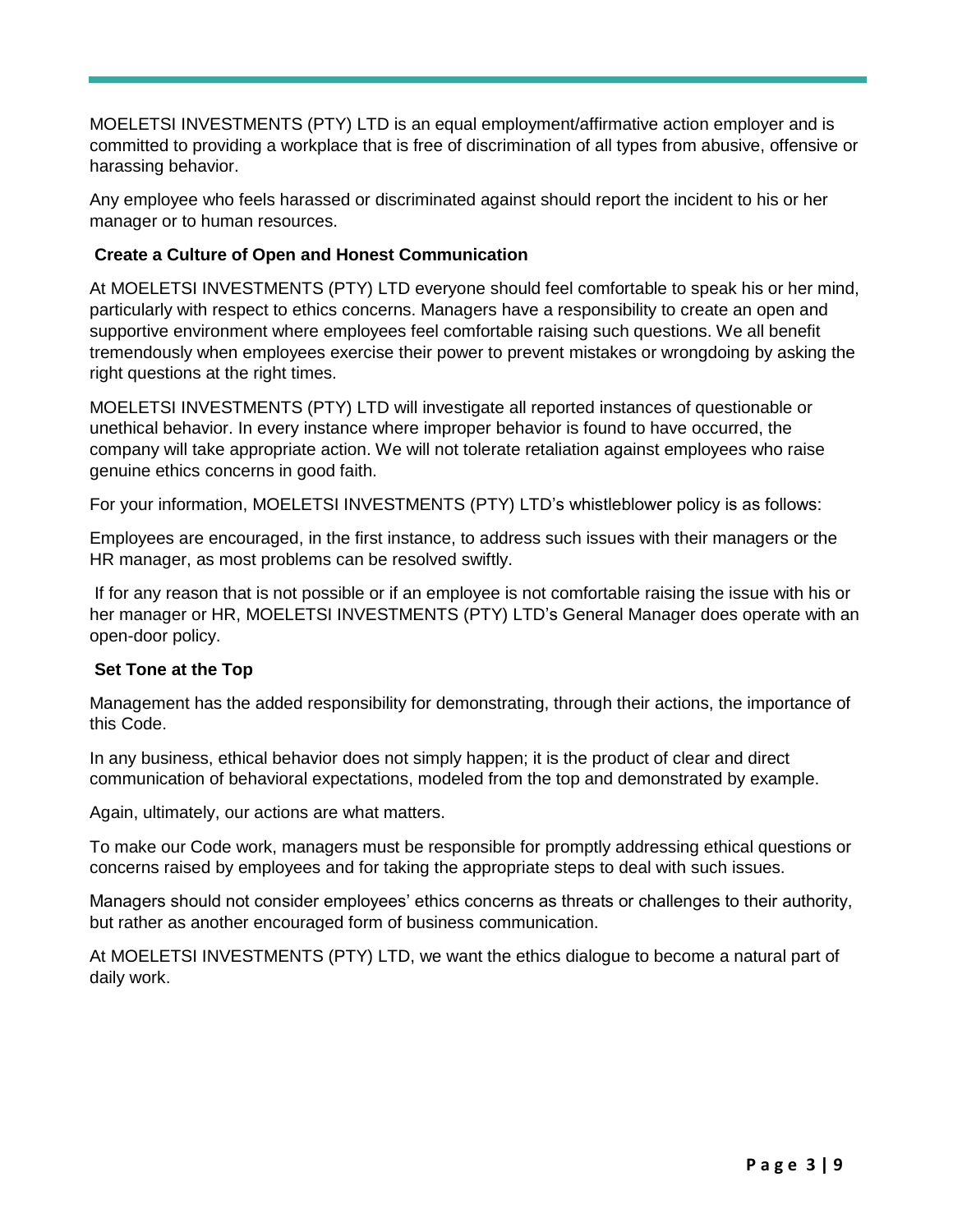#### **Uphold the Law**

MOELETSI INVESTMENTS (PTY) LTD's commitment to integrity begins with complying with laws, rules and regulations where we do business.

Further, each of us must have an understanding of the company policies, laws, rules and regulations that apply to our specific roles. If we are unsure of whether a contemplated action is permitted by law or MOELETSI INVESTMENTS (PTY) LTD policy, we should seek the advice from the resource expert.

We are responsible for preventing violations of law and for speaking up if we see possible violations.

Because of the nature of our business, some legal requirements warrant specific mention here.

- *The Petroleum Product Amendment Act, # 58 of 2003*
- *The Labour Relations Amendment Act 6, of 2014*
- *Employment Equity Act, No 55 of 1998*

# *Competition*

We are dedicated to ethical, fair and vigorous competition. We will sell MOELETSI INVESTMENTS (PTY) LTD products and services based on their merit, superior quality, functionality and competitive pricing.

We will make independent pricing and marketing decisions and will not improperly cooperate or coordinate our activities with our competitors. We will not offer or solicit improper payments or gratuities in connection with the purchase of goods or services for MOELETSI INVESTMENTS (PTY) LTD or the sales of its products or services, nor will we engage or assist in unlawful boycotts of particular customers.

#### *Proprietary Information*

It is important that we respect the property rights of others. We will not acquire or seek to acquire improper means of a competitor's trade secrets or other proprietary or confidential information. We will not engage in unauthorized use, copying, distribution or alteration of software or other intellectual property.

#### *Selective Disclosure*

We will not selectively disclose (whether in one-on-one or small discussions, meetings, presentations, proposals or otherwise) any material nonpublic information with respect to MOELETSI INVESTMENTS (PTY) LTD, its securities, business operations, plans, financial condition, results of operations or any development plan. We should be particularly vigilant when making presentations or proposals to customers to ensure that our presentations do not contain material nonpublic information.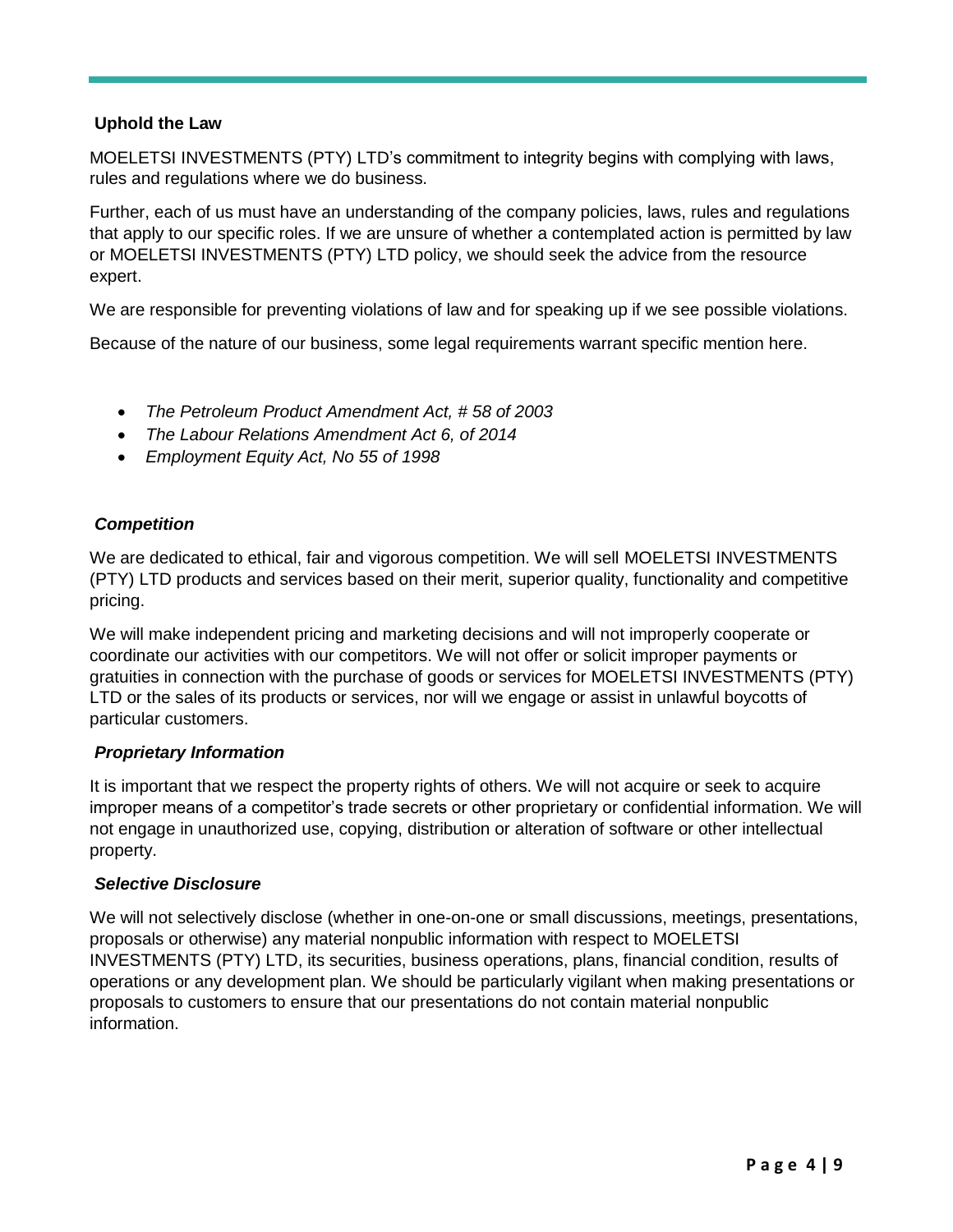# *Health and Safety*

MOELETSI INVESTMENTS (PTY) LTD is dedicated to maintaining a healthy environment.

A safety manual has been designed to educate you on safety in the workplace. If you do not have a copy of this manual, please see the HR department.

#### **Avoid Conflicts of Interest**

#### *Conflicts of Interest*

We must avoid any relationship or activity that might impair, or even appear to impair, our ability to make objective and fair decisions when performing our jobs. At times, we may be faced with situations where the business actions we take on behalf of MOELETSI INVESTMENTS (PTY) LTD may conflict with our own personal or family interests. We owe a duty to MOELETSI INVESTMENTS (PTY) LTD to advance its legitimate interests when the opportunity to do so arises. We must never use MOELETSI INVESTMENTS (PTY) LTD property or information for personal gain or personally take for ourselves any opportunity that is discovered through our position with MOELETSI INVESTMENTS (PTY) LTD.

#### **Here are some other ways in which conflicts of interest could arise:**

1. Being employed (you or a close family member) by, or acting as a consultant to, a competitor or potential competitor, supplier or contractor, regardless of the nature of the employment, while you are employed with MOELETSI INVESTMENTS (PTY) LTD.

2. Hiring or supervising family members or closely related persons.

- 3. Serving as a board member for an outside commercial company or organization.
- 4. Owning or having a substantial interest in a competitor, supplier or contractor.

5. Having a personal interest, financial interest or potential gain in any MOELETSI INVESTMENTS (PTY) LTD transaction.

6. Placing company business with a firm owned or controlled by a MOELETSI INVESTMENTS (PTY) LTD employee or his or her family.

7. Accepting gifts, discounts, favors or services from a customer/potential customer, competitor or supplier, unless equally available to all MOELETSI INVESTMENTS (PTY) LTD employees.

Determining whether a conflict of interest exists is not always easy to do. Employees with a conflict of interest question should seek advice from management.

Before engaging in any activity, transaction or relationship that might give rise to a conflict of interest, employees must seek review from their managers or the HR department.

#### *Gifts, Gratuities and Business Courtesies*

MOELETSI INVESTMENTS (PTY) LTD is committed to competing solely on the merit of our products and services. We should avoid any actions that create a perception that favorable treatment of outside entities by MOELETSI INVESTMENTS (PTY) LTD was sought, received or given in exchange for personal business courtesies.

Business courtesies include gifts, gratuities, meals, refreshments, entertainment or other benefits from persons or companies with whom MOELETSI INVESTMENTS (PTY) LTD does or may do business.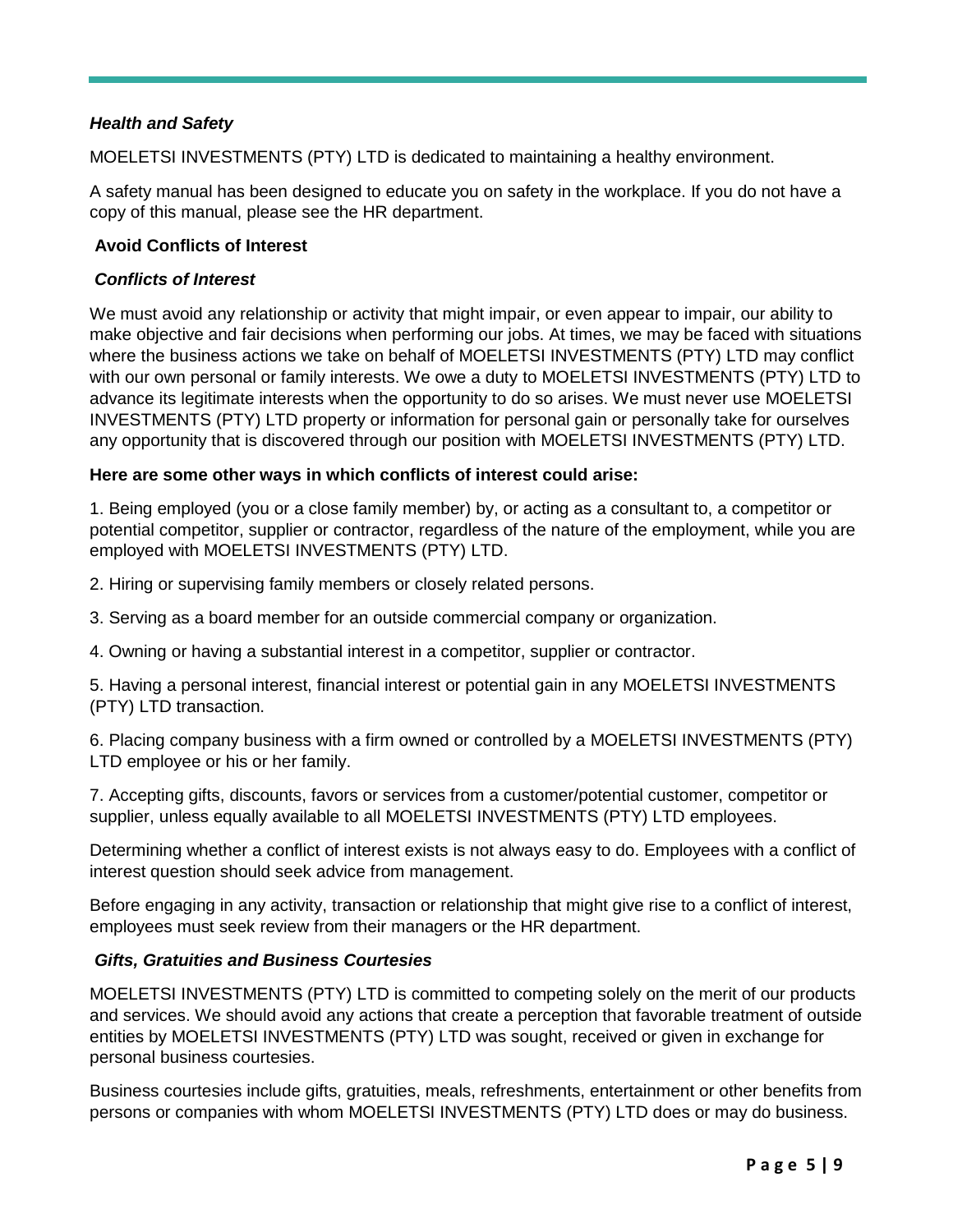We will neither give nor accept business courtesies that constitute, or could reasonably be perceived as constituting, unfair business inducements that would violate law, regulation or polices of MOELETSI INVESTMENTS (PTY) LTD or customers, or would cause embarrassment or reflect negatively on our reputation.

#### *Accepting Business Courtesies*

Most business courtesies offered to us in the course of our employment are offered because of our positions at MOELETSI INVESTMENTS (PTY) LTD.

We should not feel any entitlement to accept and keep a business courtesy. Although we may not use our position at MOELETSI INVESTMENTS (PTY) LTD to obtain business courtesies, and we must never ask for them, we may accept unsolicited business courtesies that promote successful working relationships and good will with the firms that [Company Name] maintains or may establish a business relationship with.

Employees who award contracts or who can influence the allocation of business, who create specifications that result in the placement of business or who participate in negotiation of contracts must be particularly careful to avoid actions that create the appearance of favoritism or that may adversely affect the company's reputation for impartiality and fair dealing.

The prudent course is to refuse a courtesy from a supplier when MOELETSI INVESTMENTS (PTY) LTD is involved in choosing or reconfirming a supplier or under circumstances that would create an impression that offering courtesies is the way to obtain our business.

#### *Meals, Refreshments and Entertainment*

We may accept occasional meals, refreshments, entertainment and similar business courtesies that are shared with the person who has offered to pay for the meal or entertainment, provided that:

- They are not inappropriately lavish or excessive.
- The courtesies are not frequent and do not reflect a pattern of frequent acceptance of courtesies from the same person or entity.

• The courtesy does not create the appearance of an attempt to influence business decisions, such as accepting courtesies or entertainment from a supplier whose contract is expiring in the near future.

• The employee accepting the business courtesy would not feel uncomfortable discussing the courtesy with his or her manager or co-worker or having the courtesies known by the public.

#### *Gifts*

Employees may accept unsolicited gifts, other than money, that conform to the reasonable ethical practices of the marketplace, including:

• Flowers, fruit baskets and other modest presents that commemorate a special occasion.

• Gifts of nominal value, such as calendars, pens, mugs, caps and t-shirts (or other novelty, advertising or promotional items).

Generally, employees may not accept compensation, honoraria or money of any amount from entities with whom MOELETSI INVESTMENTS (PTY) LTD does or may do business. Tangible gifts (including tickets to a sporting or entertainment event) that have a market value greater than ZAR1,300 may not be accepted unless approval is obtained from management.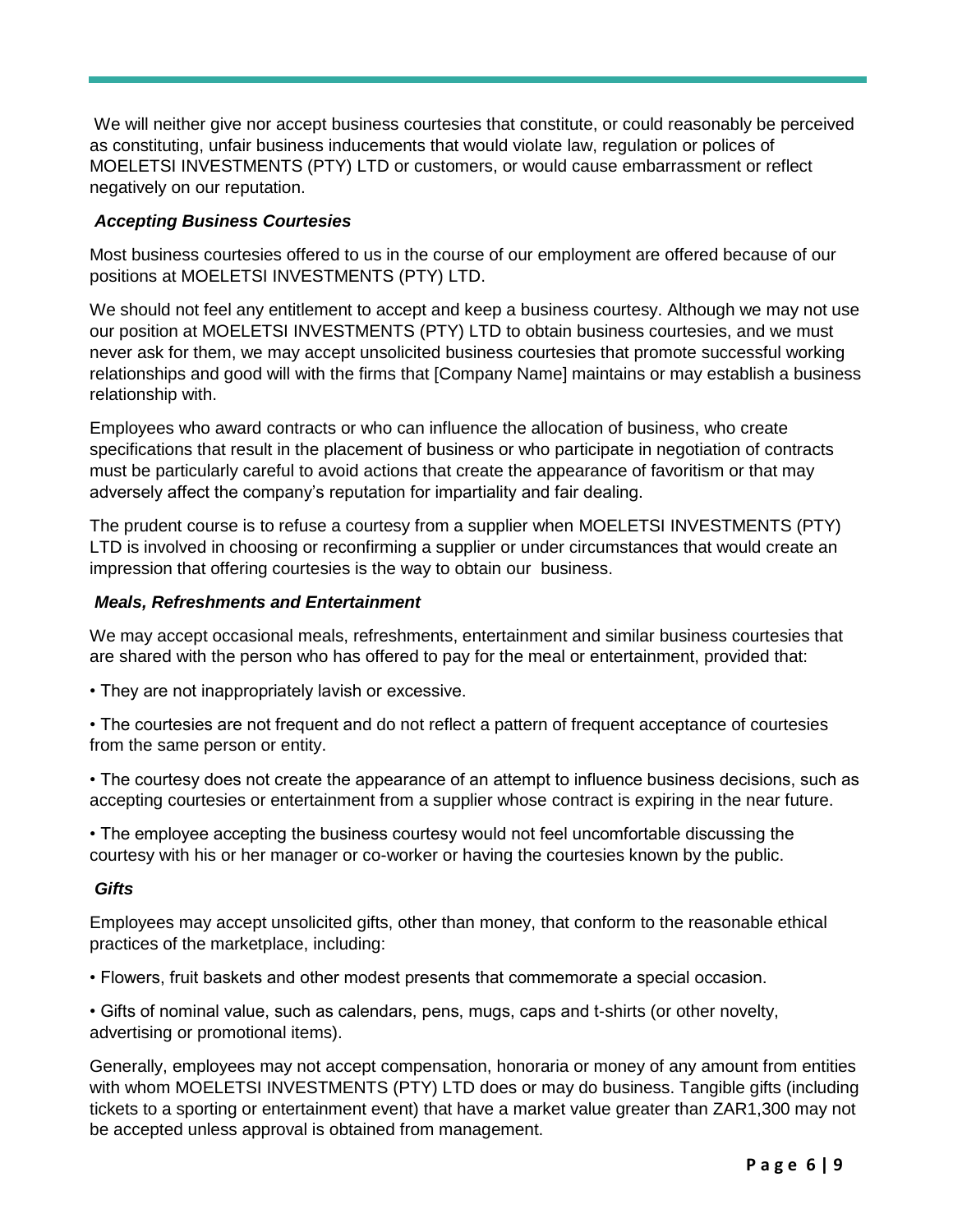Employees with questions about accepting business courtesies should talk to their managers or the HR department.

# *Offering Business Courtesies*

Any employee who offers a business courtesy must assure that it cannot reasonably be interpreted as an attempt to gain an unfair business advantage or otherwise reflect negatively upon [Company Name]. An employee may never use personal funds or resources to do something that cannot be done with [Company Name] resources. Accounting for business courtesies must be done in accordance with approved company procedures.

Other than to our government customers, for whom special rules apply, we may provide nonmonetary gifts (i.e., company logo apparel or similar promotional items) to our customers. Further, management may approve other courtesies, including meals, refreshments or entertainment of reasonable value, provided that:

• The practice does not violate any law or regulation or the standards of conduct of the recipient's organization.

• The business courtesy is consistent with industry practice, is infrequent in nature and is not lavish.

• The business courtesy is properly reflected on the books and records of MOELETSI INVESTMENTS (PTY) LTD.

#### **Set Metrics and Report Results Accurately**

#### *Accurate Public Disclosures*

We will make certain that all disclosures made in financial reports and public documents are full, fair, accurate, timely and understandable. This obligation applies to all employees, including all financial executives, with any responsibility for the preparation for such reports, including drafting, reviewing and signing or certifying the information contained therein. No business goal of any kind is ever an excuse for misrepresenting facts or falsifying records.

Employees should inform Executive Management and the HR department if they learn that information in any filing or public communication was untrue or misleading at the time it was made or if subsequent information would affect a similar future filing or public communication.

#### *Corporate Recordkeeping*

We create, retain and dispose of our company records as part of our normal course of business in compliance with all MOELETSI INVESTMENTS (PTY) LTD policies and guidelines, as well as all regulatory and legal requirements.

All corporate records must be true, accurate and complete, and company data must be promptly and accurately entered in our books in accordance with MOELETSI INVESTMENTS (PTY) LTD's and other applicable accounting principles.

We must not improperly influence, manipulate or mislead any unauthorized audit, nor interfere with any auditor engaged to perform an internal independent audit of MOELETSI INVESTMENTS (PTY) LTD books, records, processes or internal controls.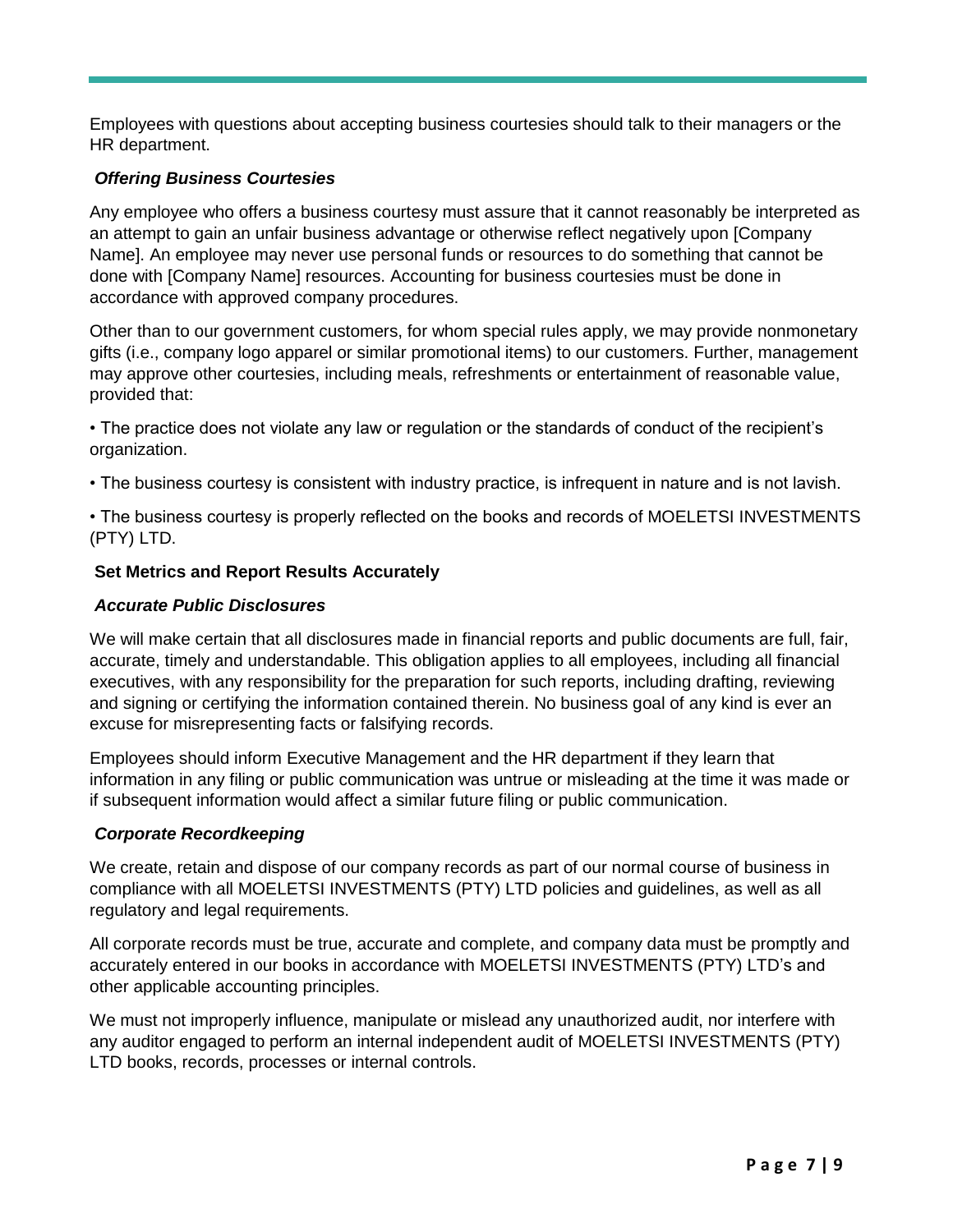### **Promote Substance Over Form**

At times, we are all faced with decisions we would rather not have to make and issues we would prefer to avoid. Sometimes, we hope that if we avoid confronting a problem, it will simply go away.

At MOELETSI INVESTMENTS (PTY) LTD, we must have the courage to tackle the tough decisions and make difficult choices, secure in the knowledge that MOELETSI INVESTMENTS (PTY) LTD is committed to doing the right thing. At times this will mean doing more than simply what the law requires. Merely because we can pursue a course of action does not mean we *should* do so.

Although MOELETSI INVESTMENTS (PTY) LTD's guiding principles cannot address every issue or provide answers to every dilemma, they can define the spirit in which we intend to do business and should guide us in our daily conduct.

# *Accountability*

Each of us is responsible for knowing and adhering to the values and standards set forth in this Code and for raising questions if we are uncertain about company policy. If we are concerned whether the standards are being met or are aware of violations of the Code, we must contact the HR department.

MOELETSI INVESTMENTS (PTY) LTD takes seriously the standards set forth in the Code, and violations are cause for disciplinary action up to and including termination of employment.

# **Be Loyal**

# *Confidential and Proprietary Information*

Integral to MOELETSI INVESTMENTS (PTY) LTD's business success is our protection of confidential company information, as well as nonpublic information entrusted to us by employees, customers and other business partners. Confidential and proprietary information includes such things as pricing and financial data, customer names/addresses or nonpublic information about other companies, including current or potential supplier and vendors. We will not disclose confidential and nonpublic information without a valid business purpose and proper authorization.

#### *Use of Company Resources*

Company resources, including time, material, equipment and information, are provided for company business use. Nonetheless, occasional personal use is permissible as long as it does not affect job performance or cause a disruption to the workplace.

Employees and those who represent MOELETSI INVESTMENTS (PTY) LTD are trusted to behave responsibly and use good judgment to conserve company resources. Managers are responsible for the resources assigned to their departments and are empowered to resolve issues concerning their proper use.

Generally, we will not use company equipment such as computers, copiers and fax machines in the conduct of an outside business or in support of any religious, political or other outside daily activity, except for company-requested support to nonprofit organizations. We will not solicit contributions nor distribute non-work related materials during work hours.

In order to protect the interests of the MOELETSI INVESTMENTS (PTY) LTD network and our fellow employees, MOELETSI INVESTMENTS (PTY) LTD reserves the right to monitor or review all data and information contained on an employee's company-issued computer or electronic device, the use of the Internet or our company's intranet. We will not tolerate the use of company resources to create,